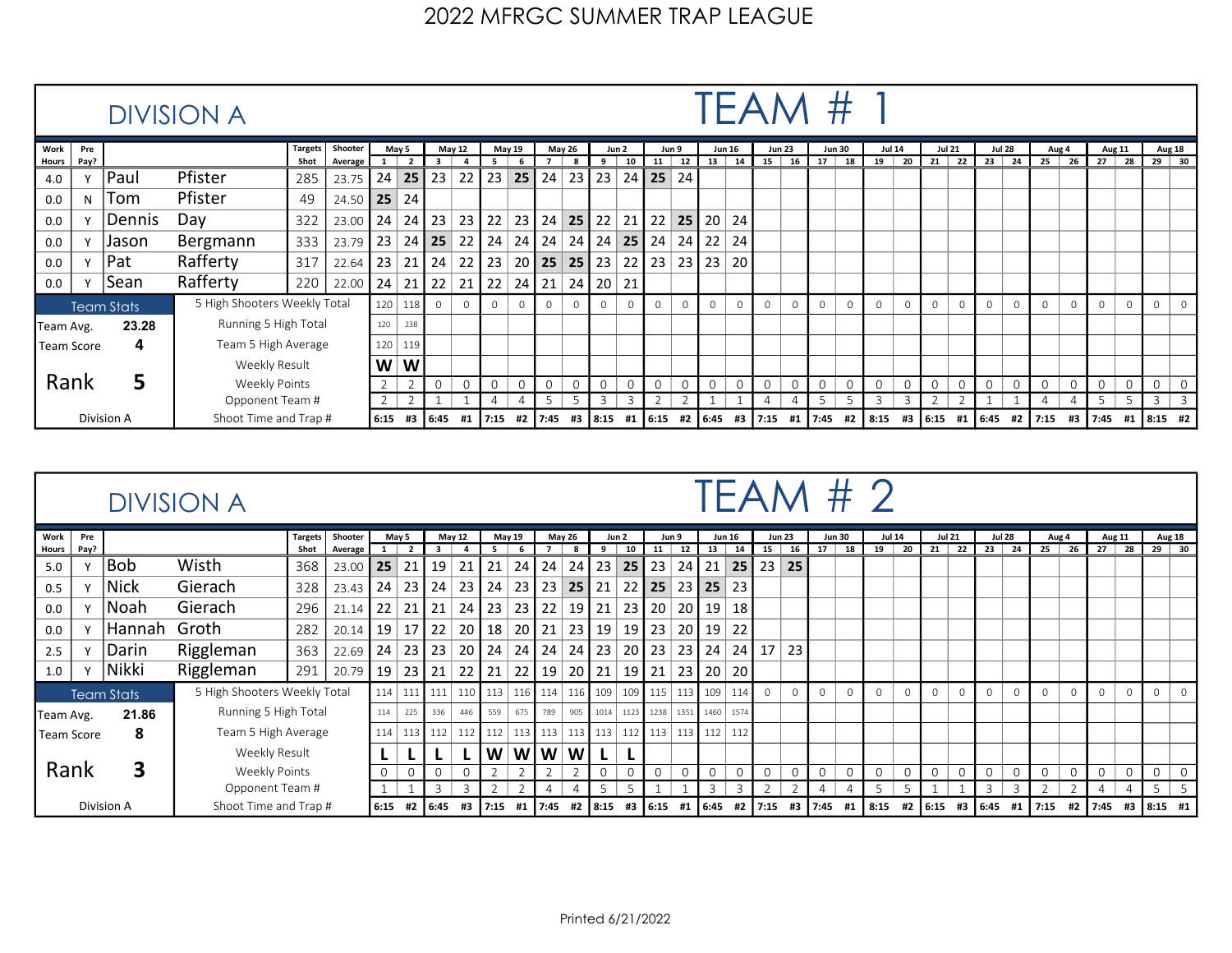|                                                   |                  |            | <b>DIVISION A</b>            |                |         |             |       |           |        |                   |               |              |     |                             |       |      |                 |                |               |          |               | TEAM # 3      |             |              |                 |               |          |                |               |          |                 |                                                                                                            |               |              |               |
|---------------------------------------------------|------------------|------------|------------------------------|----------------|---------|-------------|-------|-----------|--------|-------------------|---------------|--------------|-----|-----------------------------|-------|------|-----------------|----------------|---------------|----------|---------------|---------------|-------------|--------------|-----------------|---------------|----------|----------------|---------------|----------|-----------------|------------------------------------------------------------------------------------------------------------|---------------|--------------|---------------|
| <b>Work</b>                                       | Pre              |            |                              | <b>Targets</b> | Shooter |             | May 5 |           | May 12 |                   | <b>May 19</b> | May 26       |     | Jun 2                       |       |      | Jun 9           |                | <b>Jun 16</b> |          | <b>Jun 23</b> | <b>Jun 30</b> |             |              | <b>Jul 14</b>   | <b>Jul 21</b> |          |                | <b>Jul 28</b> |          | Aug 4           |                                                                                                            | <b>Aug 11</b> |              | <b>Aug 18</b> |
| Hours Pay?                                        |                  |            |                              | Shot           | Average |             |       |           |        |                   |               |              |     | 9                           | 10    | 11   | 12 <sup>1</sup> | 13             | 14            | 15       | 16            | 17            | 18          | 19           | 20 <sub>1</sub> | 21            | 22       | 23             | 24            | 25       | $\overline{26}$ | $\vert$ 27                                                                                                 | 28            | $29 \mid 30$ |               |
| 0.0                                               |                  | Pete       | Bantz                        | 268            | 19.14   | 19          | 19    | 20        | 22     | 22                | 19            | 24           | 19  | 21                          | 17    | 20   |                 | $16$   15      | 15            |          |               |               |             |              |                 |               |          |                |               |          |                 |                                                                                                            |               |              |               |
| 1.5                                               |                  | Jim        | Dow                          | 279            | 23.25   | 22          | 24    | 23        | 23     | 22                | 24            | 22           | 23  | 24                          | 25    | 22   | 25              |                |               |          |               |               |             |              |                 |               |          |                |               |          |                 |                                                                                                            |               |              |               |
| 0.0                                               | v                | Andy       | Kritselis                    | 333            | 23.79   | 21          | 25    | 23        | 23     | 24                | -23 I         | 25 25        |     | 24                          | 24    | 24   | 25              | 24             | 23            |          |               |               |             |              |                 |               |          |                |               |          |                 |                                                                                                            |               |              |               |
| 2.5                                               | Y                | Mark       | Zangl                        | 306            | 21.86   | 22          | 231   | 23        | 22     | 23                | - 19 I        | $24$ 21      |     | 21                          | 22    | 21   | 21              | 22             | 22            |          |               |               |             |              |                 |               |          |                |               |          |                 |                                                                                                            |               |              |               |
| 2.5                                               |                  | Paul       | Anheuser                     | 272            | 22.67   | 23          | 21    | 22        | 22     | 22                | 25            | 23           | 23  | 24                          | 23    | 21   | 23              |                |               |          |               |               |             |              |                 |               |          |                |               |          |                 |                                                                                                            |               |              |               |
| 2.5                                               | v                |            | Maatta                       | 309            | 22.07   |             | 19 21 | 23        | 24 I   | 19                |               | 20   22   21 |     | 23                          | -22 I |      |                 | 23 25 23       | 24            |          |               |               |             |              |                 |               |          |                |               |          |                 |                                                                                                            |               |              |               |
| George<br><b>Team Stats</b><br>22.13<br>Team Avg. |                  |            | 5 High Shooters Weekly Total |                |         | 107         |       | $114$ 114 |        | $114$ 113 111 118 |               |              |     | 113   116   116   111       |       |      | 119             | $\Omega$       | $\Omega$      | $\Omega$ | $\Omega$      | $\Omega$      | $\Omega$    | $\Omega$     | $\Omega$        | $\Omega$      | $\Omega$ | $\Omega$       | $\Omega$      | $\Omega$ | $\Omega$        | $\Omega$                                                                                                   | $\Omega$      | $\Omega$     | $\Omega$      |
|                                                   | 18<br>Team Score |            | Running 5 High Total         |                |         | 107         | 221   | 335       | 449    | 562               | 673           | 791          | 904 | 1020                        | 1136  | 1247 | 1366            |                |               |          |               |               |             |              |                 |               |          |                |               |          |                 |                                                                                                            |               |              |               |
|                                                   |                  |            | Team 5 High Average          |                |         | 107         |       | $111$ 112 |        | 112 112 112 113   |               |              |     | 113   113   114   113   114 |       |      |                 |                |               |          |               |               |             |              |                 |               |          |                |               |          |                 |                                                                                                            |               |              |               |
|                                                   |                  |            | Weekly Result                |                |         |             | W     | W         |        | W W               |               | w  w  w      |     |                             |       | w w  |                 |                |               |          |               |               |             |              |                 |               |          |                |               |          |                 |                                                                                                            |               |              |               |
| Rank                                              |                  | 1          | Weekly Points                |                |         | $\mathbf 0$ |       |           |        |                   |               |              |     |                             |       |      |                 | $\overline{0}$ | 0             | 0        | $\mathbf 0$   | $\mathbf 0$   | $\mathbf 0$ | $\mathbf{0}$ | 0               | $\mathbf 0$   | 0        | $\mathbf 0$    | 0             |          | $\overline{0}$  | $\mathbf{0}$                                                                                               | $\mathbf{0}$  | $\mathbf 0$  |               |
|                                                   |                  |            | Opponent Team #              |                |         |             |       |           |        |                   |               |              | 3   |                             |       |      |                 |                |               | 5        | 5             | 3             |             |              |                 |               |          | $\overline{2}$ |               |          |                 | 3                                                                                                          |               |              |               |
|                                                   |                  | Division A | Shoot Time and Trap #        |                |         | 8:15        |       |           |        |                   |               |              |     |                             |       |      |                 |                |               |          |               |               |             |              |                 |               |          |                |               |          |                 | #1 6:15 #2 6:45 #3 7:15 #1 7:45 #2 8:15 #3 6:15 #1 6:45 #2 7:15 #3 7:45 #1 8:15 #2 6:15 #3 6:45 #1 7:15 #2 |               | 7:45 #3      |               |

# DIVISION A

|                                                                                                                            |     |            | <b>DIVISION A</b>            |                |         |                   |                 |         |         |              |               |               |                |       |      |                |                |                |               | TEAM # 4   |               |               |                |                   |                 |               |                |               |          |              |                |               |          |               |                |
|----------------------------------------------------------------------------------------------------------------------------|-----|------------|------------------------------|----------------|---------|-------------------|-----------------|---------|---------|--------------|---------------|---------------|----------------|-------|------|----------------|----------------|----------------|---------------|------------|---------------|---------------|----------------|-------------------|-----------------|---------------|----------------|---------------|----------|--------------|----------------|---------------|----------|---------------|----------------|
| Work                                                                                                                       | Pre |            |                              | <b>Targets</b> | Shooter |                   | May 5           |         | May 12  |              | <b>May 19</b> | <b>May 26</b> |                | Jun 2 |      | Jun 9          |                |                | <b>Jun 16</b> |            | <b>Jun 23</b> | <b>Jun 30</b> |                | <b>Jul 14</b>     |                 | <b>Jul 21</b> |                | <b>Jul 28</b> |          | Aug 4        |                | <b>Aug 11</b> |          | <b>Aug 18</b> |                |
|                                                                                                                            |     |            |                              | Shot           | Average |                   |                 | 3       |         | - 5          |               |               | -8             | -9    | 10   | 11             | 12             | 13             | 14            | 15         | 16 I          | 17            | 18             | 19                | 20 <sub>1</sub> | 21            | 22 I           | 23            | 24       | $25 \mid 26$ |                | 27            | 28       | $29 \mid 30$  |                |
| 4.0                                                                                                                        | v   |            | Koski                        | 312            | 22.29   | 24                | 25              | 24      | 20 I    | 22           | 21            | 23            | 23             | 22    | 19 I | 23             |                | $22$   19      | 25            |            |               |               |                |                   |                 |               |                |               |          |              |                |               |          |               |                |
| 0.0                                                                                                                        |     | Gene       | Derbique                     | 273            | 22.75   | l 25              | 23 <sub>1</sub> | 20      | 25      | 20           | 21            | 23            | 21             | 23    | 23   | 24             | 25             |                |               |            |               |               |                |                   |                 |               |                |               |          |              |                |               |          |               |                |
| Hours Pay?<br>Chad<br> Scott<br>1.0<br> Greg<br>0.5<br> Rueben<br>2.5<br>$\vee$<br><b>Team Stats</b><br>21.84<br>Team Avg. |     |            | Spenner                      | 240            | 20.00   | $\overline{1}$ 23 | $22$   16       |         | 20 I    | 19           | -21 I         | 20            | 22             | 20    | 21 I | $15 \mid$      | 21             |                |               |            |               |               |                |                   |                 |               |                |               |          |              |                |               |          |               |                |
|                                                                                                                            |     |            | Beaudry                      | 280            | 23.33   | 24                | 221             | 24      | 23      | 24           | 23            | 24            | 24             | 24    | 23   | 24             | 21             |                |               |            |               |               |                |                   |                 |               |                |               |          |              |                |               |          |               |                |
|                                                                                                                            |     | Kugel      | 333                          | 20.81          | 21      | $21 \mid 20$      |                 | 20 I    | 19      |              | $20$   21     | 19 l          | 22             | 22    | 22   | 20 I           | 23             | 21             | 21            | 21         |               |               |                |                   |                 |               |                |               |          |              |                |               |          |               |                |
|                                                                                                                            |     |            |                              |                |         |                   |                 |         |         |              |               |               |                |       |      |                |                |                |               |            |               |               |                |                   |                 |               |                |               |          |              |                |               |          |               |                |
|                                                                                                                            |     |            | 5 High Shooters Weekly Total |                |         | 117               | 113 104         |         |         | 108 104      |               | $106$ 111     | 109 111        |       |      | 108 108 109    |                | $\Omega$       | $\Omega$      | $\circ$    | $\circ$       | $\circ$       | $\overline{0}$ | $\circ$           | $\circ$         | $\circ$       | $\overline{0}$ | $\circ$       | $\Omega$ | $\Omega$     | $\Omega$       | $\circ$       | $\Omega$ | $\circ$       | $\overline{0}$ |
|                                                                                                                            |     |            | Running 5 High Total         |                |         | 117               | 230             | 334     | 442     | 546          | 652           | 763           | 872            | 983   |      | 1091 1199 1308 |                |                |               |            |               |               |                |                   |                 |               |                |               |          |              |                |               |          |               |                |
| <b>Team Score</b>                                                                                                          |     | 6          | Team 5 High Average          |                |         | 117               |                 | 115 111 | 111 109 |              | 109           | 109           | 109 109        |       | 109  | 109 109        |                |                |               |            |               |               |                |                   |                 |               |                |               |          |              |                |               |          |               |                |
|                                                                                                                            |     |            | Weekly Result                |                |         | W                 |                 |         |         |              |               |               |                | W     | W    | L.             |                |                |               |            |               |               |                |                   |                 |               |                |               |          |              |                |               |          |               |                |
| Rank                                                                                                                       |     | 4          | Weekly Points                |                |         |                   | $\Omega$        |         |         | $\mathbf{0}$ | $\mathbf 0$   |               | $\overline{0}$ |       |      |                | $\overline{0}$ | $\mathbf 0$    | $\mathbf 0$   | 0          | $\mathbf 0$   | $\mathbf{0}$  | $\overline{0}$ | $\mathbf{0}$      |                 |               | $\Omega$       | $\mathbf{0}$  |          |              | $\overline{0}$ | $\mathbf{O}$  | $\Omega$ | 0             | $\overline{0}$ |
|                                                                                                                            |     |            | Opponent Team #              |                |         | 3                 | 3               |         |         |              |               |               |                |       |      | 3              | 3              | 5              | 5             |            |               |               |                |                   |                 | 3             | 3              | 5             |          |              |                |               |          |               |                |
|                                                                                                                            |     | Division A | Shoot Time and Trap #        |                |         | $6:45$ #3         |                 | 7:15    | #1      | 17:45        |               | #2 8:15       | #3             | 6:15  | #1   |                |                | $6:45$ #2 7:15 |               | #3 7:45 #1 |               | $8:15$ #2     |                | $6:15$ #3 6:45 #1 |                 |               |                |               |          | 7:15 #2 7:45 | #3             | $8:15$ #1     |          | $6:15$ #2     |                |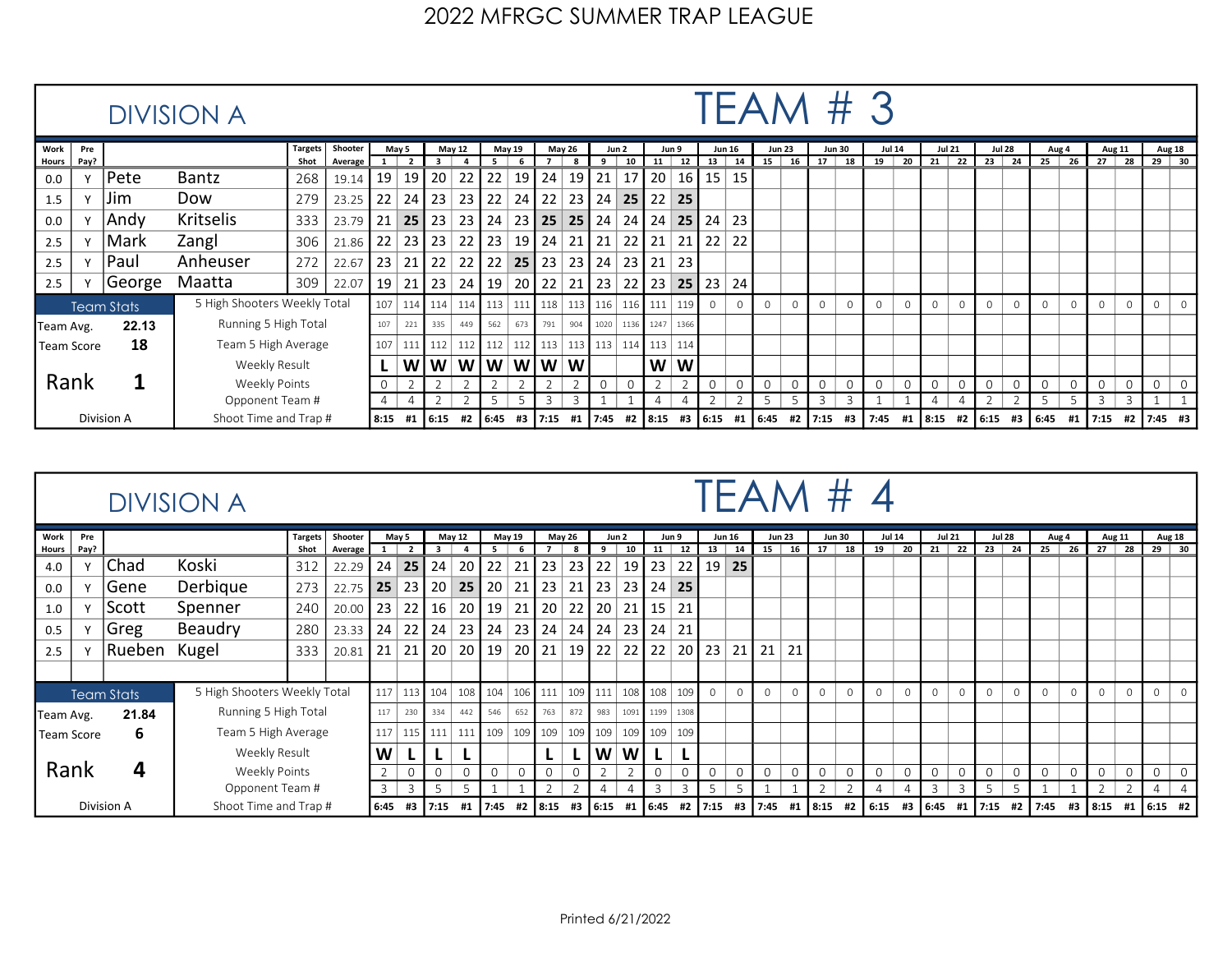|                                                    |                                                                            |            | <b>DIVISION A</b>     |                |                 |                 |                 |                 |                     |                 |               |        |                         |       |             |          |       |               |               |               |             |                                                                          |               | TEAM # 5       |               |             |               |               |          |          |             |             |               |              |               |
|----------------------------------------------------|----------------------------------------------------------------------------|------------|-----------------------|----------------|-----------------|-----------------|-----------------|-----------------|---------------------|-----------------|---------------|--------|-------------------------|-------|-------------|----------|-------|---------------|---------------|---------------|-------------|--------------------------------------------------------------------------|---------------|----------------|---------------|-------------|---------------|---------------|----------|----------|-------------|-------------|---------------|--------------|---------------|
| <b>Work</b>                                        | Pre                                                                        |            |                       | <b>Targets</b> | Shooter         |                 | May 5           |                 | May 12              |                 | <b>May 19</b> |        | <b>May 26</b>           | Jun 2 |             |          | Jun 9 |               | <b>Jun 16</b> | <b>Jun 23</b> |             |                                                                          | <b>Jun 30</b> |                | <b>Jul 14</b> |             | <b>Jul 21</b> | <b>Jul 28</b> |          |          | Aug 4       |             | <b>Aug 11</b> |              | <b>Aug 18</b> |
| Hours Pay?                                         |                                                                            |            |                       | Shot           | Average         |                 |                 |                 |                     |                 |               |        |                         | 9     | 10          | 11       | 12    | 13            | 14            | 15            | 16          | 17                                                                       | 18            | 19             | 20 I          | 21          | 22            | 23            | 24       | 25       |             | 26 27       | 28            | $29 \mid 30$ |               |
| 1.0                                                |                                                                            | Pete       | Crisci                | 287            | 20.50           | 21              | 22              | 20 <sup>1</sup> | 18                  | 21              | 22            | 19     | 22                      | 20    | 21          | 23       | 18    | $^{\circ}$ 21 | 19            |               |             |                                                                          |               |                |               |             |               |               |          |          |             |             |               |              |               |
| 0.5                                                | $\mathbf{v}$                                                               | John       | Crisci                | 325            | 23.21           | 25              | 24 I            | 23              | 22                  | 22              | 22            | 23     | 25                      | 24    | 24          | 23       | 22    | 23            | 23            |               |             |                                                                          |               |                |               |             |               |               |          |          |             |             |               |              |               |
| 0.0                                                |                                                                            | Peter      | Crisci                | 293            | 20.93           | 18 <sup>1</sup> | 19 I            | 22              | 20                  | 20              | 21            | 22     | 21                      | 23    | 22          | 22       | 21    | 21            | 21            |               |             |                                                                          |               |                |               |             |               |               |          |          |             |             |               |              |               |
| 0.0                                                |                                                                            | Ron        | Ratell                | 344            | 21.50           | 21              | 17 <sup>1</sup> | 22              | 23                  | 20 <sub>1</sub> | <b>20</b>     | 24     | 24                      | 22    | 24          | 21       | 22    | 123           | 20 I          | 20            | 21          |                                                                          |               |                |               |             |               |               |          |          |             |             |               |              |               |
| Garrett<br>Reymann<br>1.0<br>Guevara<br>Tom<br>0.0 |                                                                            |            |                       |                | 22.58 <b>25</b> |                 | 23              | 21              | 23                  | 23              | 20            | 21 $ $ | 23                      | 25    | 22          | 22       | 23    |               |               |               |             |                                                                          |               |                |               |             |               |               |          |          |             |             |               |              |               |
|                                                    |                                                                            |            |                       | 221            | 22.10           |                 |                 |                 | 22   23   23   22   | 21              | 25            |        | $16$   25   23          |       | $\sqrt{21}$ |          |       |               |               |               |             |                                                                          |               |                |               |             |               |               |          |          |             |             |               |              |               |
| <b>Team Stats</b>                                  |                                                                            |            |                       |                |                 |                 |                 |                 | 114 111 111 110 107 |                 |               |        | 110 109 119 117         |       | 113         | $\Omega$ |       | $\Omega$      | $\Omega$      | $\Omega$      | $\Omega$    | $\Omega$                                                                 |               | $\Omega$       | $\Omega$      | $\Omega$    | $\Omega$      | $\circ$       | $\Omega$ | $\Omega$ |             | $\Omega$    | $\Omega$      | $\Omega$     | $\Omega$      |
|                                                    | 5 High Shooters Weekly Total<br>Running 5 High Total<br>21.80<br>Team Avg. |            |                       |                |                 | 114             | 225             | 336             | 446                 | 553             | 663           | 772    | 891                     | 1008  | 1121        |          |       |               |               |               |             |                                                                          |               |                |               |             |               |               |          |          |             |             |               |              |               |
| Team Score                                         |                                                                            | 12         | Team 5 High Average   |                |                 | 114             |                 |                 |                     | 113 112 112 111 |               |        | $111$ $110$ $111$ $112$ |       | 112         |          |       |               |               |               |             |                                                                          |               |                |               |             |               |               |          |          |             |             |               |              |               |
|                                                    |                                                                            |            | Weekly Result         |                |                 | W               |                 | WW              | W                   |                 |               |        |                         | W     | W           |          |       |               |               |               |             |                                                                          |               |                |               |             |               |               |          |          |             |             |               |              |               |
|                                                    | Rank                                                                       | 2          | Weekly Points         |                |                 |                 |                 |                 |                     | 0               |               | 0      |                         |       |             | 0        | 0     | $\mathbf 0$   | 0             | 0             | $\mathbf 0$ | $\mathbf 0$                                                              |               | $\overline{0}$ | 0             | $\mathbf 0$ | 0             | $\mathbf 0$   | 0        |          | $\mathbf 0$ | $\mathbf 0$ | $\mathbf{0}$  | $\mathbf 0$  |               |
|                                                    |                                                                            |            | Opponent Team #       |                |                 | 5               | -5              | $\overline{4}$  |                     | 3               | 3             |        |                         |       |             |          |       |               |               | 3             | 3           |                                                                          |               |                |               | 5           | 5             |               |          |          | 3           |             |               |              |               |
|                                                    |                                                                            | Division A | Shoot Time and Trap # |                |                 | 6:45            |                 | #1 7:15         |                     |                 |               |        |                         |       |             |          |       |               |               |               |             | #2   7:45 #3   8:15 #1   6:15 #2   6:45 #3   7:15 #1   7:45 #2   8:15 #3 |               |                |               |             |               |               |          |          |             | #1 8:15 #2  |               | $6:15$ #3    |               |

### DIVISION B

|                                                                                                                                                                                                                                                                            |     |  |                              |                |                        |                |                       |      |                   |     |                   |           |               |             |                 |           |             |                |             |                    |         |             |                | TEAM # 6        |         |               |                |               |              |          |             |            |              |               |                |
|----------------------------------------------------------------------------------------------------------------------------------------------------------------------------------------------------------------------------------------------------------------------------|-----|--|------------------------------|----------------|------------------------|----------------|-----------------------|------|-------------------|-----|-------------------|-----------|---------------|-------------|-----------------|-----------|-------------|----------------|-------------|--------------------|---------|-------------|----------------|-----------------|---------|---------------|----------------|---------------|--------------|----------|-------------|------------|--------------|---------------|----------------|
| Work                                                                                                                                                                                                                                                                       | Pre |  |                              | <b>Targets</b> | Shooter                |                | May 5                 |      | <b>May 12</b>     |     | <b>May 19</b>     |           | <b>May 26</b> | Jun 2       |                 | Jun 9     |             | <b>Jun 16</b>  |             | <b>Jun 23</b>      |         |             | Jun 30         | <b>Jul 14</b>   |         | <b>Jul 21</b> |                | <b>Jul 28</b> |              | Aug 4    |             | Aug 11     |              | <b>Aug 18</b> |                |
| <b>DIVISION B</b><br>Hours Pay?<br> Chuck<br>Perock<br>0.5<br>Perock<br>Hunter<br>0.0<br>Craig<br>2.5<br>John<br>0.5<br> Kevin<br>Larson<br>0.0<br>v<br>Ziglinski<br> Cody<br>0.0<br><b>Team Stats</b><br>20.26<br>Team Avg.<br>8<br>Team Score<br>4<br>Rank<br>Division B |     |  |                              | Shot Average   | 1                      | $\overline{2}$ | 3                     |      | -5                | 6   |                   | 8         | 9             | 10          | 11              | 12        | 13          | 14             | 15          | 16                 | 17      | 18          | 19             | 20 I            | 21      | 22            | 23             | 24            | $25 \mid 26$ |          | 27          | 28         | $29 \mid 30$ |               |                |
|                                                                                                                                                                                                                                                                            |     |  |                              | 338            | 21.13                  | 22             | 24 19                 |      | 19 I              | 18  | 22                | 23        | 25            | 22          | 22              | 19        | 24          | 17             | 19 I        | 22                 | 21      |             |                |                 |         |               |                |               |              |          |             |            |              |               |                |
|                                                                                                                                                                                                                                                                            |     |  |                              | 251            | 20.92                  | 22             | $\vert$ 20 $\vert$ 23 |      | 23                | 21  | 22                | 18        | 22            | 21          | 19              | 19        | 21          |                |             |                    |         |             |                |                 |         |               |                |               |              |          |             |            |              |               |                |
|                                                                                                                                                                                                                                                                            |     |  | DeKarske                     | 232            | 19.33                  |                | 16   20   22   19     |      |                   | 21  | 20 <sub>1</sub>   | 21        | 18            | 20          | -20 I           | <b>16</b> | 19          |                |             |                    |         |             |                |                 |         |               |                |               |              |          |             |            |              |               |                |
|                                                                                                                                                                                                                                                                            |     |  | Haunfelder                   | 248            | $20.67$   18   20   21 |                |                       |      | 18                | 21  | 23                | 22        | 21            | 22          | 20 <sub>l</sub> | 21        | 21          |                |             |                    |         |             |                |                 |         |               |                |               |              |          |             |            |              |               |                |
|                                                                                                                                                                                                                                                                            |     |  |                              | 135            | 19.29                  | 18             | $\vert$ 21 $\vert$ 20 |      | 19 19             |     |                   | $19$   19 |               |             |                 |           |             |                |             |                    |         |             |                |                 |         |               |                |               |              |          |             |            |              |               |                |
|                                                                                                                                                                                                                                                                            |     |  |                              | 283            | 20.21                  |                | 23   16   16   21     |      |                   | 20  | 18                |           | $21$ 22 23    |             | 23              | 21        |             | $18$   19      | 22          |                    |         |             |                |                 |         |               |                |               |              |          |             |            |              |               |                |
|                                                                                                                                                                                                                                                                            |     |  | 5 High Shooters Weekly Total |                |                        | 103            |                       |      | $105$ 105 101 102 |     |                   | $106$ 106 | $\circ$       | $\circ$     | $\circ$         | $\circ$   | $\circ$     | $\overline{0}$ | $\circ$     | 0                  | $\circ$ | 0           | $\Omega$       | $\circ$         | $\circ$ | $\circ$       | $\overline{0}$ | $\circ$       | $\circ$      | $\Omega$ | $\Omega$    | $\circ$    | $\Omega$     | $\circ$       | $\overline{0}$ |
|                                                                                                                                                                                                                                                                            |     |  | Running 5 High Total         |                |                        | 103            | 208                   | 313  | 414               | 516 | 622               | 728       |               |             |                 |           |             |                |             |                    |         |             |                |                 |         |               |                |               |              |          |             |            |              |               |                |
|                                                                                                                                                                                                                                                                            |     |  | Team 5 High Average          |                |                        | 103            |                       |      | 104 104 104 103   |     | 104 104           |           |               |             |                 |           |             |                |             |                    |         |             |                |                 |         |               |                |               |              |          |             |            |              |               |                |
|                                                                                                                                                                                                                                                                            |     |  | Weekly Result                |                |                        |                |                       | W    | $\vert$ W $\vert$ | ١w  | W                 |           |               |             |                 |           |             |                |             |                    |         |             |                |                 |         |               |                |               |              |          |             |            |              |               |                |
|                                                                                                                                                                                                                                                                            |     |  | Weekly Points                |                |                        | $\overline{0}$ | $\Omega$              |      |                   |     |                   | 0         | $\mathbf 0$   | $\mathbf 0$ | $\mathbf 0$     |           | $\mathbf 0$ | $\mathbf 0$    | $\mathbf 0$ | 0                  |         | $\mathbf 0$ | $\overline{0}$ | $\mathbf{0}$    |         |               |                |               |              |          | $\mathbf 0$ | $\Omega$   |              | $\mathbf{0}$  |                |
|                                                                                                                                                                                                                                                                            |     |  | Opponent Team #              |                |                        |                |                       | 6    |                   | 9   | 9                 | 10        | 10            | 8           | 8               |           |             | 6              | 6           | 9                  | 9       | 10          | 10             | 8               | 8       |               |                | 6             | 6            | 9        | 9           | 10         | 10           | 8             | - 8            |
|                                                                                                                                                                                                                                                                            |     |  | Shoot Time and Trap #        |                |                        | $7:45$ #2      |                       | 8:15 | #3                |     | $6:15$ #1 6:45 #2 |           |               | 7:15        | #3              | $7:45$ #1 |             | 8:15           |             | #2 6:15 #3 6:45 #1 |         |             |                | 7:15 #2 7:45 #3 |         |               |                | 8:15 #1       |              | 16:15    |             | #2 6:45 #3 |              | $7:15$ #1     |                |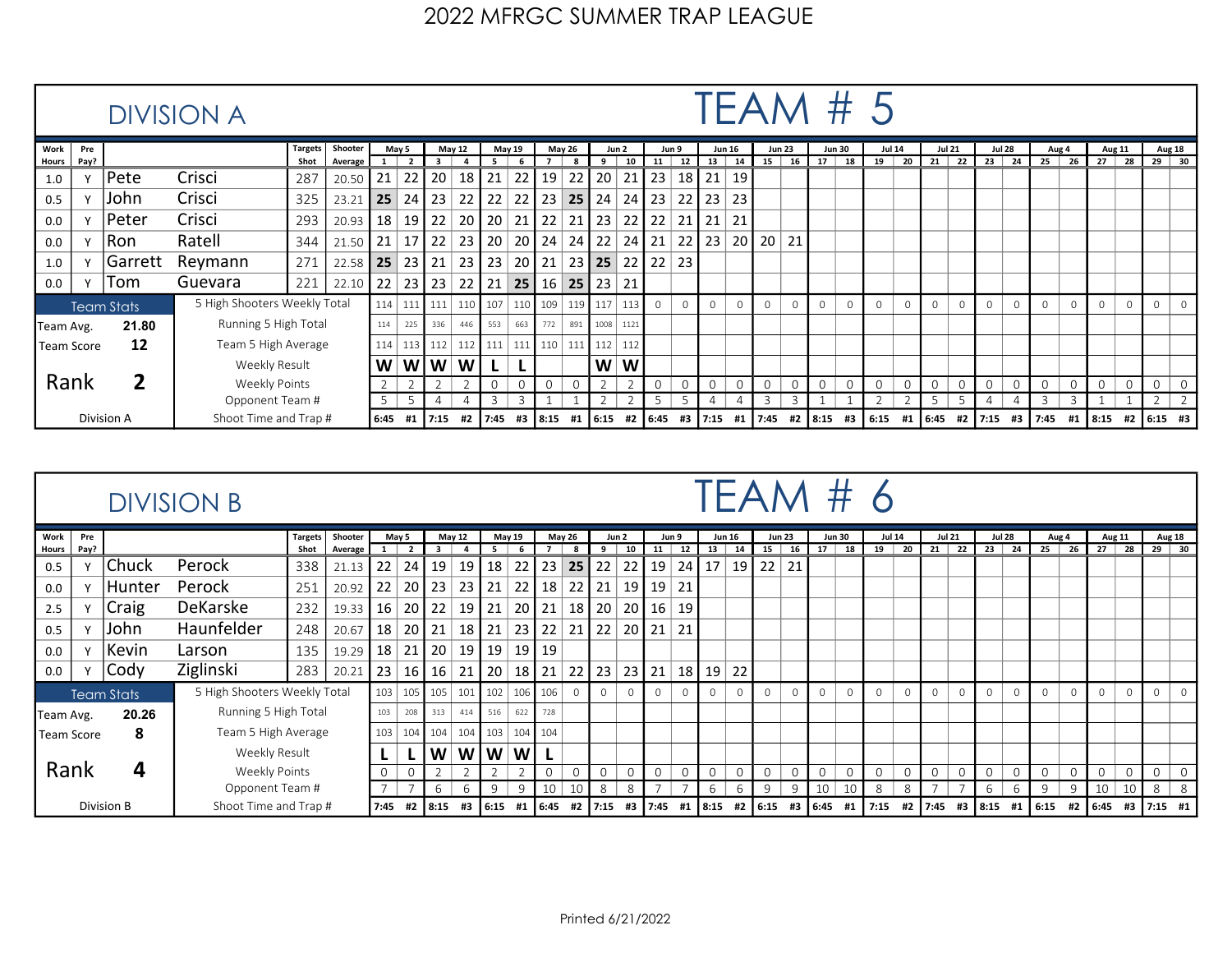|                                        |                                                                        |            | <b>DIVISION B</b>            |                |                                  |                 |                 |         |                 |           |                 |                   |                   |                           |                 |             |             |          |               |          |               | TEAM #                                                                                                            |               |              |               |              |               |                                  |          |          |             |             |               |               |          |
|----------------------------------------|------------------------------------------------------------------------|------------|------------------------------|----------------|----------------------------------|-----------------|-----------------|---------|-----------------|-----------|-----------------|-------------------|-------------------|---------------------------|-----------------|-------------|-------------|----------|---------------|----------|---------------|-------------------------------------------------------------------------------------------------------------------|---------------|--------------|---------------|--------------|---------------|----------------------------------|----------|----------|-------------|-------------|---------------|---------------|----------|
| Work                                   | Pre                                                                    |            |                              | <b>Targets</b> | Shooter                          |                 | May 5           |         | <b>May 12</b>   |           | <b>May 19</b>   |                   | <b>May 26</b>     |                           | Jun 2           |             | Jun 9       |          | <b>Jun 16</b> |          | <b>Jun 23</b> |                                                                                                                   | <b>Jun 30</b> |              | <b>Jul 14</b> |              | <b>Jul 21</b> | <b>Jul 28</b>                    |          |          | Aug 4       |             | <b>Aug 11</b> | <b>Aug 18</b> |          |
| Hours Pay?                             |                                                                        |            |                              | Shot           | Average                          |                 | $\overline{2}$  | - 3     |                 | 5.        |                 |                   | 8                 | 9                         | 10              | 11          | 12          | 13       | 14            | 15       | 16            | 17                                                                                                                | 18            | 19           | 20 I          |              | $21 \mid 22$  | 23                               | 24       | 25       |             | 26 27       | 28            | $29 \mid 30$  |          |
| 2.0                                    |                                                                        | Darren     | Campbell                     | 321            | 22.93                            | 23              | 22              | 23      | 24              | 23        | 23              | 22                | 21                | 24                        | 25              | 24          | 22          | 22       | 23            |          |               |                                                                                                                   |               |              |               |              |               |                                  |          |          |             |             |               |               |          |
| 0.0                                    |                                                                        | Jim        | Dwyer                        | 327            | $23.36$   23                     |                 | 23 I            | 24      | 22              | 25        | 25              | $25 \mid 24 \mid$ |                   | 123                       | 22              | 21          | 23          | 125      | 22            |          |               |                                                                                                                   |               |              |               |              |               |                                  |          |          |             |             |               |               |          |
| 0.0                                    |                                                                        | Eric       | Grant                        | 233            | 19.42                            | 18              | 17 <sup>1</sup> | 18 l    | 20 <sup>1</sup> | 22        | <b>20</b>       | 20                | 24                | 22                        | 14              | 19          | 19          |          |               |          |               |                                                                                                                   |               |              |               |              |               |                                  |          |          |             |             |               |               |          |
| 0.0                                    |                                                                        | Jim        | Tetzlaff                     | 241            | 20.08                            | 22              | 24              | 20      |                 | $20$   21 | 20 <sup>1</sup> | $\vert 18 \vert$  | 22                | 16                        | 20              | 20          | 18          |          |               |          |               |                                                                                                                   |               |              |               |              |               |                                  |          |          |             |             |               |               |          |
| 0.0                                    |                                                                        | Larry      | 271                          | $19.36$   20   |                                  | 20 <sub>l</sub> | 21              | 21      | 17              | 19        | 18 <sub>1</sub> | 23 I              | $\sqrt{17}$       | 21                        | 18 <sup>2</sup> | 24          | 18          | 14       |               |          |               |                                                                                                                   |               |              |               |              |               |                                  |          |          |             |             |               |               |          |
| Tetzlaff<br>Slaby<br> Andy<br>0.0<br>Y |                                                                        |            |                              | 268            | $19.14$   15   24   20   16   17 |                 |                 |         |                 |           | 21              |                   |                   | $21 \mid 24 \mid 19 \mid$ | 18              | 22          | 221         | 15       | 14            |          |               |                                                                                                                   |               |              |               |              |               |                                  |          |          |             |             |               |               |          |
|                                        |                                                                        |            | 5 High Shooters Weekly Total |                |                                  |                 | $106$ 113       | 108     | 107             | 108       | 109             |                   | $106$   117   105 |                           | 106             |             | $106$   110 | $\Omega$ | $\Omega$      | $\Omega$ | $\Omega$      | $\Omega$                                                                                                          |               | $\Omega$     | $\Omega$      | $\Omega$     | $\Omega$      | $\Omega$                         | $\Omega$ | $\Omega$ |             | $\Omega$    | $\Omega$      | $\Omega$      | $\Omega$ |
|                                        |                                                                        | 20.71      | Running 5 High Total         |                |                                  | 106             | 219             | 327     | 434             | 542       | 651             | 757               | 874               | 979                       | 1085            |             | 1191   1301 |          |               |          |               |                                                                                                                   |               |              |               |              |               |                                  |          |          |             |             |               |               |          |
|                                        |                                                                        | 13         | Team 5 High Average          |                |                                  | 106             | 110             | 109     |                 | 109 108   | 109             |                   |                   | 108 109 109               | 109             | $108$   108 |             |          |               |          |               |                                                                                                                   |               |              |               |              |               |                                  |          |          |             |             |               |               |          |
|                                        |                                                                        |            | Weekly Result                |                |                                  | W               |                 | WW      |                 | W         | W               |                   |                   | W                         |                 |             |             |          |               |          |               |                                                                                                                   |               |              |               |              |               |                                  |          |          |             |             |               |               |          |
|                                        | <b>Team Stats</b><br>Team Avg.<br>Team Score<br>$\overline{2}$<br>Rank |            | Weekly Points                |                |                                  |                 |                 |         |                 |           |                 | 0                 |                   |                           |                 | 0           | 0           | 0        | 0             | 0        | 0             | $\mathbf 0$                                                                                                       |               | $\mathbf{0}$ | 0             | $\mathbf{0}$ | 0             | $\mathbf 0$                      | 0        |          | $\mathbf 0$ | $\mathbf 0$ | $\mathbf{0}$  | 0             |          |
|                                        |                                                                        |            | Opponent Team #              |                |                                  | 6               | 6               | 8       | 8               |           |                 | 9                 | 9                 | 10                        | 10              | 6           | 6           | 8        | 8             |          |               | 9                                                                                                                 | 9             | 10           | .10           | 6            | 6             | 8                                | 8        |          |             | 9           | 9             | 10   10       |          |
|                                        |                                                                        | Division B | Shoot Time and Trap #        |                |                                  | 6:45            |                 | #2 7:15 | #3              |           |                 |                   |                   |                           |                 |             |             |          |               |          |               | $\begin{bmatrix} 7:45 & #1 & 8:15 & #2 & 6:15 & #3 & 6:45 & #1 & 7:15 & #2 & 7:45 & #3 & 8:15 & #1 \end{bmatrix}$ |               |              |               |              |               | $6:15$ #2 $6:45$ #3 7:15 #1 7:45 |          |          |             | #2 8:15 #3  |               | $6:15$ #1     |          |

### DIVISION B

|                                                                                                                                                                                                                                                            |     |             |                              |                  |         |                 |          |           |         |             |                 |                 |               |          |                 |                   |          |               |             |                                                                                                                        |          |           |                | TEAM # 8          |         |                |          |                          |          |                |          |            |                    |                |                |
|------------------------------------------------------------------------------------------------------------------------------------------------------------------------------------------------------------------------------------------------------------|-----|-------------|------------------------------|------------------|---------|-----------------|----------|-----------|---------|-------------|-----------------|-----------------|---------------|----------|-----------------|-------------------|----------|---------------|-------------|------------------------------------------------------------------------------------------------------------------------|----------|-----------|----------------|-------------------|---------|----------------|----------|--------------------------|----------|----------------|----------|------------|--------------------|----------------|----------------|
| Work                                                                                                                                                                                                                                                       | Pre |             |                              | <b>Targets</b>   | Shooter |                 | May 5    | May 12    |         |             | May 19          |                 | <b>May 26</b> | Jun 2    |                 | Jun 9             |          | <b>Jun 16</b> |             | <b>Jun 23</b>                                                                                                          |          |           | <b>Jun 30</b>  | <b>Jul 14</b>     |         | <b>Jul 21</b>  |          | <b>Jul 28</b>            |          | Aug 4          |          | Aug 11     |                    | <b>Aug 18</b>  |                |
| <b>DIVISION B</b><br>Hours Pay?<br>John<br>0.0<br>Shane<br>Crowley<br>0.5<br>Mike<br>Cesario<br>0.0<br>N<br>Robert<br>Cesario<br>1.5<br>N<br>Leighann Bort<br>0.0<br><b>Team Stats</b><br>20.61<br>Team Avg.<br>9<br>Team Score<br>3<br>Rank<br>Division B |     | Ozminkowski | Shot<br>327                  | Average<br>23.36 | 24      | 24 <sup>1</sup> | -3<br>24 | 22        | 5<br>23 |             | $23$   25       | 23              | 9<br>24       | 10<br>24 | 11<br>22        | 12<br><b>22 l</b> | 13<br>23 | 14<br>24      | 15          | 16 I                                                                                                                   | 17       | 18        | 19             | 20 I              | 21      | 22             | 23       | 24                       | 25       | - 26           | 27       | 28         | $29 \overline{30}$ |                |                |
|                                                                                                                                                                                                                                                            |     |             |                              |                  |         |                 |          |           |         |             |                 |                 |               |          |                 |                   |          |               |             |                                                                                                                        |          |           |                |                   |         |                |          |                          |          |                |          |            |                    |                |                |
|                                                                                                                                                                                                                                                            |     |             |                              | 311              | 22.21   | 21              | 23       | 20        | 24      | 24          | 18              | 21              | 24            | 22       | 25              | 24                | 18 I     | 23            | 24          |                                                                                                                        |          |           |                |                   |         |                |          |                          |          |                |          |            |                    |                |                |
|                                                                                                                                                                                                                                                            |     |             | 232                          | 19.33            | 21      | 15   18         |          | 21        | 20      | 20 l        | 20              | 17 <sup>1</sup> | 22            | 21 I     | 18 <sup>1</sup> | 19                |          |               |             |                                                                                                                        |          |           |                |                   |         |                |          |                          |          |                |          |            |                    |                |                |
|                                                                                                                                                                                                                                                            |     |             |                              | 228              | 19.00   | 22              | 21 I     | 18        | 20      | 12          | 16 <sup>1</sup> | 21              | 19 I          | 21       | 19              | 17                | 22       |               |             |                                                                                                                        |          |           |                |                   |         |                |          |                          |          |                |          |            |                    |                |                |
|                                                                                                                                                                                                                                                            |     |             |                              | 230              | 19.17   | <sup>19</sup>   |          | $19$   20 | 20 l    | 19          | <b>22 l</b>     | 21              | 21            | 18       | 16 I            | $16 \mid$         | 19       |               |             |                                                                                                                        |          |           |                |                   |         |                |          |                          |          |                |          |            |                    |                |                |
|                                                                                                                                                                                                                                                            |     |             |                              |                  |         |                 |          |           |         |             |                 |                 |               |          |                 |                   |          |               |             |                                                                                                                        |          |           |                |                   |         |                |          |                          |          |                |          |            |                    |                |                |
|                                                                                                                                                                                                                                                            |     |             | 5 High Shooters Weekly Total |                  |         | 107             |          | 102 100   | 107     | 98          | 99              | 108             | $104$ 107     |          | 105             | 97                | 100      | $\Omega$      | $\Omega$    | $\circ$                                                                                                                | $\Omega$ | $\Omega$  | $\Omega$       | $\Omega$          | $\circ$ | $\overline{0}$ | $\Omega$ | $\circ$                  | $\Omega$ | $\Omega$       | $\Omega$ | $\circ$    | $\Omega$           | $\overline{0}$ | $\overline{0}$ |
|                                                                                                                                                                                                                                                            |     |             | Running 5 High Total         |                  |         | 107             | 209      | 309       | 416     | 514         | 613             | 721             | 825           | 932      | 1037            | $1134$ 1234       |          |               |             |                                                                                                                        |          |           |                |                   |         |                |          |                          |          |                |          |            |                    |                |                |
|                                                                                                                                                                                                                                                            |     |             | Team 5 High Average          |                  |         | 107             | 105      | 103       |         | 104 103     |                 | $102$ 103       | 103 104       |          |                 | 104 103 103       |          |               |             |                                                                                                                        |          |           |                |                   |         |                |          |                          |          |                |          |            |                    |                |                |
|                                                                                                                                                                                                                                                            |     |             | Weekly Result                |                  |         | W               | W        |           |         |             |                 | W               | W             |          |                 |                   |          |               |             |                                                                                                                        |          |           |                |                   |         |                |          |                          |          |                |          |            |                    |                |                |
|                                                                                                                                                                                                                                                            |     |             | Weekly Points                |                  |         |                 |          |           |         | $\mathbf 0$ | $\Omega$        |                 |               | $\Omega$ | $\Omega$        |                   | $\Omega$ | $\mathbf 0$   | $\mathbf 0$ | $\Omega$                                                                                                               |          | $\Omega$  | $\overline{0}$ | $\mathbf{0}$      |         |                | $\Omega$ |                          |          |                | $\Omega$ | $\Omega$   | $\Omega$           | $\mathbf{0}$   |                |
|                                                                                                                                                                                                                                                            |     |             | Opponent Team #              |                  |         | 9               | 9        |           |         | 10          | 10              | 8               | 8             | 6        | 6               | 9                 | -9       |               |             | 10                                                                                                                     | 10       | 8         | 8              | 6                 | 6       | 9              | 9        | $\overline{\phantom{0}}$ |          | 10             | 10       | 8          | 8                  | 6              | - 6            |
|                                                                                                                                                                                                                                                            |     |             | Shoot Time and Trap #        |                  |         | 7:15            | #3       | 7:45      | #1      | 8:15        |                 | #2 6:15         | #3            | 6:45     | #1              |                   |          |               |             | $\begin{array}{ c c c c c c c c } \hline 7:15 & \text{\#2} & 7:45 & \text{\#3} & 8:15 & \text{\#1} \hline \end{array}$ |          | $6:15$ #2 |                | $6:45$ #3 7:15 #1 |         |                |          |                          |          | 7:45 #2   8:15 |          | #3 6:15 #1 |                    | $6:45$ #2      |                |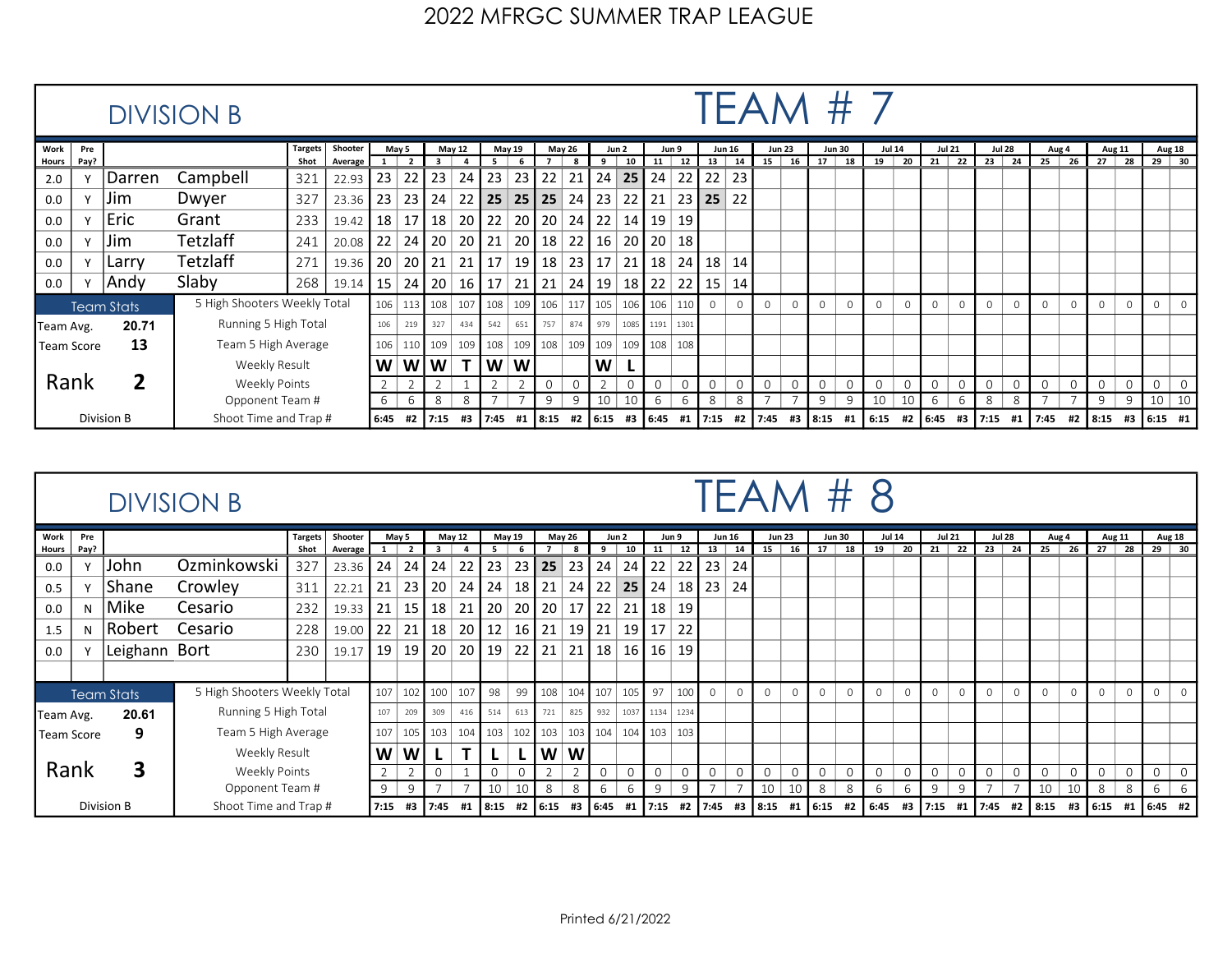|            |                                                            |            | <b>DIVISION B</b>            |                |              |             |                 |                         |               |                                                                              |        |                 |               |                   |          |          |          |              |               |                 |               | TEAM # 1    |               |                |                 |               |             |                        |               |          |             |            |               |              |                |
|------------|------------------------------------------------------------|------------|------------------------------|----------------|--------------|-------------|-----------------|-------------------------|---------------|------------------------------------------------------------------------------|--------|-----------------|---------------|-------------------|----------|----------|----------|--------------|---------------|-----------------|---------------|-------------|---------------|----------------|-----------------|---------------|-------------|------------------------|---------------|----------|-------------|------------|---------------|--------------|----------------|
| Work       | Pre                                                        |            |                              | <b>Targets</b> | Shooter      |             | May 5           |                         | <b>May 12</b> |                                                                              | May 19 |                 | <b>May 26</b> |                   | Jun 2    |          | Jun 9    |              | <b>Jun 16</b> |                 | <b>Jun 23</b> |             | <b>Jun 30</b> |                | <b>Jul 14</b>   | <b>Jul 21</b> |             |                        | <b>Jul 28</b> |          | Aug 4       |            | <b>Aug 11</b> |              | <b>Aug 18</b>  |
| Hours Pay? |                                                            |            |                              | Shot           | Average      |             |                 | $\overline{\mathbf{3}}$ |               | -5                                                                           | -6     |                 | 8             | 9                 | 10       | 11       | 12       | 13           | 14            | 15              | 16            | 17          | 18            | 19             | $\overline{20}$ | 21            | 22          | 23                     | 24            | 25       |             | 26 27      | 28            | $29 \mid 30$ |                |
| 1.5        | Y                                                          | Andy       | Schmidt                      | 307            | 21.93        | 20          | 21              | 22                      | 22            | 24                                                                           | 22     | 23              | 23            | 24                | 21       | 25       | 23       | 18           | 19            |                 |               |             |               |                |                 |               |             |                        |               |          |             |            |               |              |                |
| 0.0        | N                                                          | Patrick    | Schmidt                      | 185            | 23.13        | 23          | 25              | 22                      | 21            | 24                                                                           | 23     | 23              | -24           |                   |          |          |          |              |               |                 |               |             |               |                |                 |               |             |                        |               |          |             |            |               |              |                |
| 1.5        |                                                            | Gregg      | Helgeson                     | 312            | 22.29        | 23          | 22              | 22                      | 21            | 22                                                                           | 23     | 21              | 21            | 22                | 24       | 23       | 24       | 21           | 23            |                 |               |             |               |                |                 |               |             |                        |               |          |             |            |               |              |                |
| 0.0        |                                                            | Maggie     | Davit                        | 92             | 15.33        | 13          | 15 <sup>1</sup> | 18 <sup>1</sup>         | 20            | 9                                                                            | 17     |                 |               |                   |          |          |          |              |               |                 |               |             |               |                |                 |               |             |                        |               |          |             |            |               |              |                |
| 0.5        |                                                            | Tom        | Greybill                     | 247            | $20.58$   18 |             | 16 I            | 23                      | 23            | 19                                                                           | 19     | 20 <sup>1</sup> | -21           | 24                | 23       | 20       | 21       |              |               |                 |               |             |               |                |                 |               |             |                        |               |          |             |            |               |              |                |
|            | <b>Team Stats</b><br>20.65<br>Team Avg.<br>4<br>Team Score |            |                              |                |              |             |                 |                         |               |                                                                              |        |                 |               |                   |          |          |          |              |               |                 |               |             |               |                |                 |               |             |                        |               |          |             |            |               |              |                |
|            |                                                            |            | 5 High Shooters Weekly Total |                |              | 97          | 99              | 107                     | 107           | 98                                                                           | 104    | $\mathbf{0}$    | $\Omega$      | $\Omega$          | $\Omega$ | $\Omega$ | $\Omega$ | $\Omega$     | $\Omega$      | $\Omega$        | $\Omega$      | $\Omega$    |               | $\Omega$       | $\Omega$        | $\circ$       | $\Omega$    | $\circ$                | $\Omega$      | $\Omega$ |             | $\Omega$   | $\Omega$      | $\circ$      | $\Omega$       |
|            |                                                            |            | Running 5 High Total         |                |              | 97          | 196             | 303                     | 410           | 508                                                                          | 612    |                 |               |                   |          |          |          |              |               |                 |               |             |               |                |                 |               |             |                        |               |          |             |            |               |              |                |
|            |                                                            |            | Team 5 High Average          |                |              | 97          | 98              | 101                     | 103           | 102                                                                          | 102    |                 |               |                   |          |          |          |              |               |                 |               |             |               |                |                 |               |             |                        |               |          |             |            |               |              |                |
|            |                                                            |            | Weekly Result                |                |              | L           |                 | W                       | W             |                                                                              |        |                 |               |                   |          |          |          |              |               |                 |               |             |               |                |                 |               |             |                        |               |          |             |            |               |              |                |
|            | Rank                                                       | 5          | Weekly Points                |                |              | $\mathbf 0$ | $\mathbf 0$     |                         |               |                                                                              |        | 0               |               | $\mathbf 0$       |          | 0        |          | $\mathbf{0}$ | 0             | 0               | $\Omega$      | $\mathbf 0$ |               | $\overline{0}$ | 0               | $\mathbf{0}$  | $\mathbf 0$ | $\overline{0}$         | $\mathbf 0$   |          | $\mathbf 0$ | $\Omega$   | $\Omega$      | 0            | $\overline{0}$ |
|            |                                                            |            | Opponent Team #              |                |              | 8           | 8               | 10                      | 10            | 6                                                                            | 6      |                 |               | 9                 | 9        | 8        | 8        | 10           | 10            | 6               | b             |             |               | 9              | q               | 8             | 8           | 10                     | 10            | 6        | 6           |            |               | 9            | -9             |
|            |                                                            | Division B | Shoot Time and Trap #        |                |              | 7:15        | #1              | 17:45                   | #2            | $\begin{array}{ c c c c c } 8:15 & \text{#3} & 6:15 & \text{#1} \end{array}$ |        |                 |               | $6:45$ #2 7:15 #3 |          |          |          |              |               | 7:45 #1 8:15 #2 |               | $6:15$ #3   |               | $6:45$ #1      |                 |               |             | . 7:15 #2 7:45 #3 8:15 |               |          |             | #1 6:15 #2 |               | $6:45$ #3    |                |

|              |                                 |                                                                                                                                                                                 |                              |                |                 |                 |                 |           |                |       |                   |                 |                |           |                 |                 |      |              |               |               |                |             |                | TFAM # 10     |          |               |          |                |          |          |          |            |               |                    |                |
|--------------|---------------------------------|---------------------------------------------------------------------------------------------------------------------------------------------------------------------------------|------------------------------|----------------|-----------------|-----------------|-----------------|-----------|----------------|-------|-------------------|-----------------|----------------|-----------|-----------------|-----------------|------|--------------|---------------|---------------|----------------|-------------|----------------|---------------|----------|---------------|----------|----------------|----------|----------|----------|------------|---------------|--------------------|----------------|
| Work         | Pre                             |                                                                                                                                                                                 |                              | <b>Targets</b> | Shooter         |                 | May 5           | May 12    |                |       | <b>May 19</b>     | <b>May 26</b>   |                |           | Jun 2           | Jun 9           |      |              | <b>Jun 16</b> | <b>Jun 23</b> |                |             | <b>Jun 30</b>  | <b>Jul 14</b> |          | <b>Jul 21</b> |          | <b>Jul 28</b>  |          | Aug 4    |          |            | <b>Aug 11</b> | <b>Aug 18</b>      |                |
| <b>Hours</b> |                                 |                                                                                                                                                                                 |                              | Shot           | <b>Average</b>  | 1               |                 |           |                | 5     |                   |                 |                |           | 10              | 11              | 12   | 13           | 14            | 15            | 16             | 17          | 18             | 19            | 20       | 21            | 22       | 23             | 24       | 25       | - 26     | 27         | 28            | $29 \overline{30}$ |                |
| 4.0          | Y                               | <b>DIVISION B</b><br>Welter<br>Matt <br><b>Names</b><br>Joe<br>Welter<br> Sam<br> Rick <br><b>Beal</b><br>Y<br>Pritzlaff<br> Pete<br>Y<br>IAI<br>Bayer<br>Y<br>19.77<br>16<br>1 |                              | 416            | 20.80           | 20 <sup>1</sup> |                 | $19$   18 | 19 l           | 17    | 21                | 23              | 21             | 23        | 23              | 22              | 22   | 22           | 23            | 23            | 23             | 22          | 19             | 21            | 15       |               |          |                |          |          |          |            |               |                    |                |
| 0.0          |                                 |                                                                                                                                                                                 |                              | 310            | 19.38           | 24              | 22 <sub>1</sub> | 20        | 20 l           | 19    | 16 <sup>1</sup>   | 22              | 19 I           | 11        | 25              | 22              | 14 I | 21           | 21 I          | 17            | 17             |             |                |               |          |               |          |                |          |          |          |            |               |                    |                |
| 0.0          | Pay?<br><b>Team Stats</b>       |                                                                                                                                                                                 |                              | 254            | 21.17           | 16              |                 |           | $19$   22   21 | 23    |                   | 25 22           | $24$   21      |           | 21 I            | 18 <sup>2</sup> | -22  |              |               |               |                |             |                |               |          |               |          |                |          |          |          |            |               |                    |                |
| 0.0          |                                 |                                                                                                                                                                                 |                              | 278            | 19.86           | 20 <sup>1</sup> | 16 <sup>1</sup> | 20        | 18 I           | 21    | 18                | 21              |                | $22$   23 | 22              | 17              | 20 I | 22           | 18            |               |                |             |                |               |          |               |          |                |          |          |          |            |               |                    |                |
| 0.0          | Division B                      |                                                                                                                                                                                 |                              | 250            | 17.86           | 17              |                 | $22$   18 | 18             | 21    | 22                | 16              | 9              | 18        | 19 <sup>1</sup> | $16 \mid$       | 13 I | 19           | 22            |               |                |             |                |               |          |               |          |                |          |          |          |            |               |                    |                |
| 0.0          | Team Avg.<br>Team Score<br>Rank |                                                                                                                                                                                 | 274                          | 19.57          | 19 <sup>°</sup> |                 | $19$   17       | 18 I      | 18             | 17 I  | $21 \mid 23 \mid$ |                 | 19             | 20 I      | 24   20         |                 | 18   | 21           |               |               |                |             |                |               |          |               |          |                |          |          |          |            |               |                    |                |
|              |                                 |                                                                                                                                                                                 | 5 High Shooters Weekly Total |                |                 | 100             | 101             | 98        | 96             | 102   |                   | 103 109 109 104 |                |           | 111             | 103             | 98 I | $\Omega$     | $\Omega$      | $\Omega$      | $\Omega$       | $\Omega$    | $\Omega$       | $\circ$       | $\Omega$ | $\Omega$      | $\Omega$ | $\circ$        | $\Omega$ | $\Omega$ | $\Omega$ | $\Omega$   | $\Omega$      | $\overline{0}$     | $\overline{0}$ |
|              |                                 |                                                                                                                                                                                 | Running 5 High Total         |                |                 | 100             | 201             | 299       | 395            | 497   | 600               | 709             | 818            | 922       | 1033            | 1136 1234       |      |              |               |               |                |             |                |               |          |               |          |                |          |          |          |            |               |                    |                |
|              |                                 |                                                                                                                                                                                 | Team 5 High Average          |                |                 | 100             | 101             | 100       | 99             | 99    | 100               | 101             |                | 102 102   | 103             | $103 \mid 103$  |      |              |               |               |                |             |                |               |          |               |          |                |          |          |          |            |               |                    |                |
|              |                                 |                                                                                                                                                                                 | Weekly Result                |                |                 | W               | W               |           |                | W     |                   | wlw             |                | L         | W               | w w             |      |              |               |               |                |             |                |               |          |               |          |                |          |          |          |            |               |                    |                |
|              |                                 |                                                                                                                                                                                 | Weekly Points                |                |                 |                 |                 |           |                |       |                   |                 | $\overline{0}$ | 0         |                 |                 |      | $\mathbf{0}$ | $\circ$       | 0             | $\overline{0}$ | $\mathbf 0$ | $\overline{0}$ | 0             |          |               | $\Omega$ | $\mathbf 0$    | $\Omega$ |          | $\Omega$ | $\Omega$   | $\Omega$      | $\overline{0}$     |                |
|              |                                 |                                                                                                                                                                                 | Opponent Team #              |                |                 | 10              | 10              | 9         | 9              | 8     | 8                 | 6               | 6              |           |                 | 10              | 10   | 9            | 9             | 8             | 8              | 6           | 6              |               |          | 10            |          | 9              | 9        | 8        | 8        | 6          | 6             |                    |                |
|              |                                 |                                                                                                                                                                                 | Shoot Time and Trap #        |                |                 | 6:15            |                 | #1 6:45   | #2             | 17:15 |                   | #3 7:45 #1      |                |           |                 |                 |      |              |               |               |                | $7:45$ #3   |                | $8:15$ #1     |          | $6:15$ #2     |          | $6:45$ #3 7:15 |          |          |          | #1 7:45 #2 |               | $8:15$ #3          |                |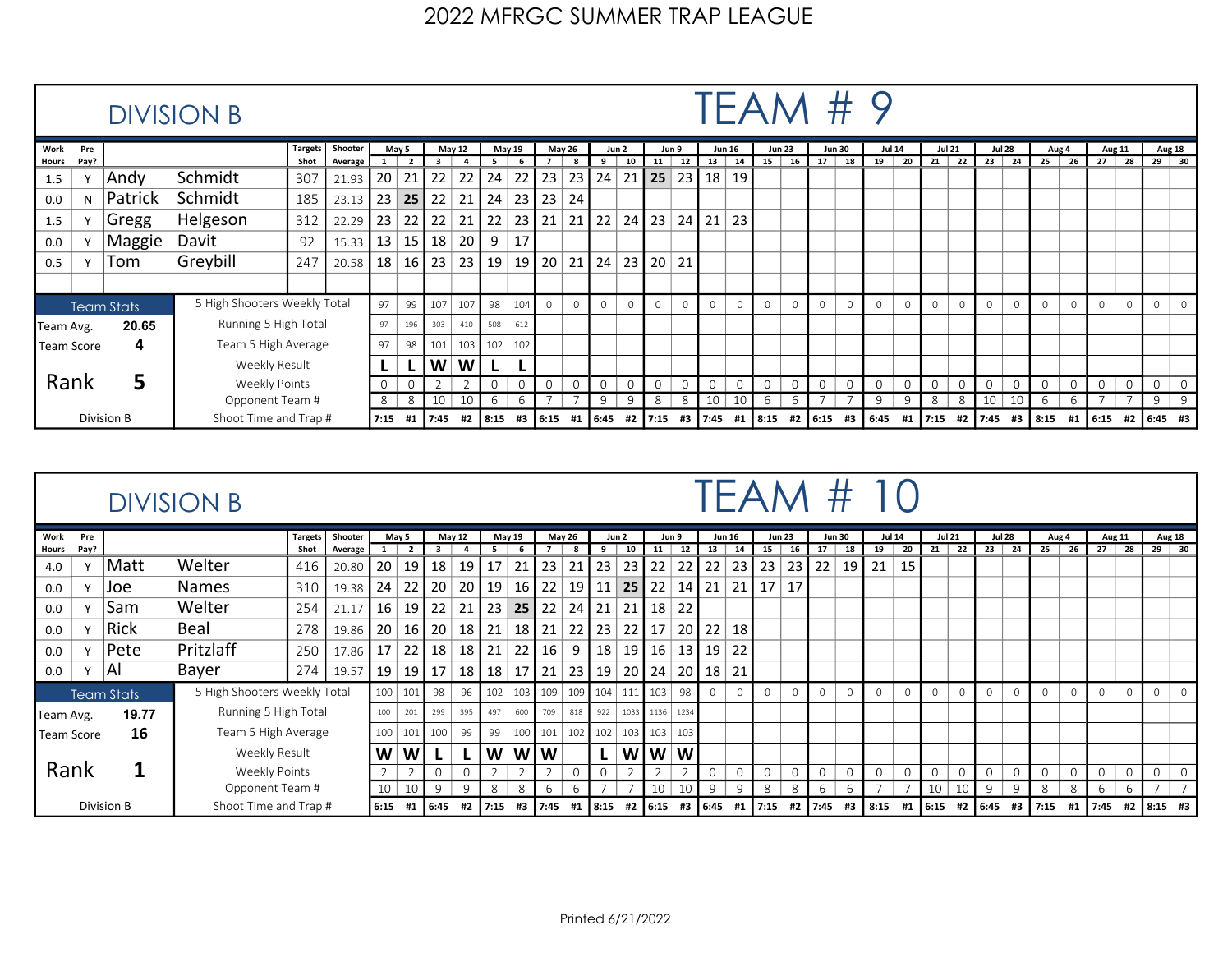|                 |                                         |            | <b>DIVISION C</b>            |                |         |      |                 |           |                 |           |               |                  |                 |     |       |          |                 |             |               |          |               | TFAM #                                                             |               |              |                 |               |          |             |               |          |             |              |               |              |               |
|-----------------|-----------------------------------------|------------|------------------------------|----------------|---------|------|-----------------|-----------|-----------------|-----------|---------------|------------------|-----------------|-----|-------|----------|-----------------|-------------|---------------|----------|---------------|--------------------------------------------------------------------|---------------|--------------|-----------------|---------------|----------|-------------|---------------|----------|-------------|--------------|---------------|--------------|---------------|
| <b>Work</b>     | Pre                                     |            |                              | <b>Targets</b> | Shooter |      | May 5           |           | <b>May 12</b>   |           | <b>May 19</b> | May 26           |                 |     | Jun 2 | Jun 9    |                 |             | <b>Jun 16</b> |          | <b>Jun 23</b> |                                                                    | <b>Jun 30</b> |              | <b>Jul 14</b>   | <b>Jul 21</b> |          |             | <b>Jul 28</b> |          | Aug 4       |              | <b>Aug 11</b> |              | <b>Aug 18</b> |
| Hours Pay?      |                                         |            |                              | Shot           | Average |      |                 |           |                 |           |               |                  |                 | 9   | 10    | 11       | 12 <sub>1</sub> | 13          | 14            | 15       | 16            | 17                                                                 | 18            | 19           | 20 <sub>1</sub> | 21            | 22       | 23          | 24            | 25       | 26          | 27           | 28            | $29 \mid 30$ |               |
| 4.5             |                                         | George     | Rennicke                     | 304            | 19.00   | 15   | 17              | 20        | 19              | 19        | 19            | 21               | 19              | 22  | 21    | 18       | 22              | ' 21        | 14            | 15       | 22            |                                                                    |               |              |                 |               |          |             |               |          |             |              |               |              |               |
| 1.5             | N                                       | Mike       | Kinlen                       | 165            | 16.50   | 21   | 20 <sub>1</sub> | 17        | 12              | 16        | 16 I          | 18 <sup>2</sup>  | 13 <sup>1</sup> | 15  | 17    |          |                 |             |               |          |               |                                                                    |               |              |                 |               |          |             |               |          |             |              |               |              |               |
| 1.5             |                                         | Mike       | Cammack                      | 321            | 22.93   | 24   | 22              | 21        | 23              | 22        | 25            | 22               | 22              | 24  | 25    | 23       | 23              | 23          | 22            |          |               |                                                                    |               |              |                 |               |          |             |               |          |             |              |               |              |               |
| 0.0             | Y                                       | Beth       | Cammack                      | 90             | 9.00    | 13   | 11              |           | 11              | 4         | 11            | 6                | 11              | 5   | 14    |          |                 |             |               |          |               |                                                                    |               |              |                 |               |          |             |               |          |             |              |               |              |               |
| 0.0             |                                         | Ken        | Williams                     | 267            | 22.25   | 20   | 22              | 22        | 22              | 24        | 23            | 23               | 23              | 24  | 20    | 24       | 20              |             |               |          |               |                                                                    |               |              |                 |               |          |             |               |          |             |              |               |              |               |
| Kat<br>0.0<br>v |                                         |            | Riebe                        | 144            | 12.00   | 12   | 16 <sup>1</sup> | $16 \mid$ | 20 <sub>1</sub> | $13 \mid$ | 14 I          | $\vert 10 \vert$ | 12              |     | 9     | 8        |                 |             |               |          |               |                                                                    |               |              |                 |               |          |             |               |          |             |              |               |              |               |
|                 | <b>Team Stats</b><br>16.95<br>Team Avg. |            | 5 High Shooters Weekly Total |                |         | 93   | 97              | 96        | 96              | 94        | 97            | 94               | 89              | 92  | 97    | $\Omega$ | $\Omega$        | $\Omega$    | $\Omega$      | $\Omega$ | $\Omega$      | $\Omega$                                                           | $\Omega$      | $\Omega$     | $\Omega$        | $\Omega$      | $\Omega$ | $\Omega$    | $\Omega$      | $\Omega$ | $\Omega$    | $\Omega$     | $\Omega$      | $\Omega$     | $\Omega$      |
|                 | 8<br>Team Score                         |            | Running 5 High Total         |                |         | 93   | 190             | 286       | 382             | 476       | 573           | 667              | 756             | 848 | 945   |          |                 |             |               |          |               |                                                                    |               |              |                 |               |          |             |               |          |             |              |               |              |               |
|                 |                                         |            | Team 5 High Average          |                |         | 93   | 95              | 95        | 96              | 95        | 96            | 95               | 95              | 94  | 95    |          |                 |             |               |          |               |                                                                    |               |              |                 |               |          |             |               |          |             |              |               |              |               |
|                 |                                         |            | Weekly Result                |                |         | T    | W               | W         | W               |           | т             |                  |                 |     |       |          |                 |             |               |          |               |                                                                    |               |              |                 |               |          |             |               |          |             |              |               |              |               |
| Rank            |                                         | 4          | Weekly Points                |                |         |      |                 |           |                 |           |               |                  |                 |     |       |          |                 | $\mathbf 0$ | 0             | 0        | $\mathbf 0$   | $\mathbf 0$                                                        |               | $\mathbf{0}$ | 0               | 0             | 0        | $\mathbf 0$ | 0             |          | $\mathbf 0$ | $\mathbf{O}$ | $\mathbf{0}$  | 0            |               |
|                 |                                         |            | Opponent Team #              |                |         |      |                 |           | 11              | 14        | 14            | 15               | 15              | 13  | 13    | 12       | 12              |             |               | 14       | 14            | 15                                                                 | 15            | 13           | $+13$           | 12            |          |             |               | 14       | 14          | 15           |               |              | $13 \mid 13$  |
|                 |                                         | Division C | Shoot Time and Trap #        |                |         | 7:15 |                 |           |                 |           |               |                  |                 |     |       |          |                 |             |               |          |               | #2 7:45 #3 8:15 #1 6:15 #2 6:45 #3 7:15 #1 7:45 #2 8:15 #3 6:15 #1 |               |              |                 |               |          |             |               |          |             | #2 6:15 #3   |               | $6:45$ #1    |               |

# DIVISION C

|            |                  |                   | <b>DIVISION C</b>            |                |                        |    |                   |     |                                  |     |                                                       |           |                 |             |              |              |             |               |             |                                             |               |          |                | <b>TEAM # 12</b>  |                 |         |                |                |          |              |             |            |               |               |                |
|------------|------------------|-------------------|------------------------------|----------------|------------------------|----|-------------------|-----|----------------------------------|-----|-------------------------------------------------------|-----------|-----------------|-------------|--------------|--------------|-------------|---------------|-------------|---------------------------------------------|---------------|----------|----------------|-------------------|-----------------|---------|----------------|----------------|----------|--------------|-------------|------------|---------------|---------------|----------------|
| Work       | Pre              |                   |                              | <b>Targets</b> | Shooter                |    | May 5             |     | <b>May 12</b>                    |     | <b>May 19</b>                                         |           | <b>May 26</b>   | Jun 2       |              | Jun 9        |             | <b>Jun 16</b> |             |                                             | <b>Jun 23</b> |          | <b>Jun 30</b>  | <b>Jul 14</b>     |                 |         | <b>Jul 21</b>  | <b>Jul 28</b>  |          | Aug 4        |             |            | <b>Aug 11</b> | <b>Aug 18</b> |                |
| Hours Pay? |                  |                   |                              |                | Shot Average           | 1  | $\overline{2}$    | 3   |                                  | -5  | 6                                                     |           | 8               | 9           | 10           | 11           | 12          | 13            | 14          | 15                                          | 16            | 17       | 18             | 19                | 20 I            | 21      | 22 I           | 23             | 24 I     | $25 \mid 26$ |             | 27         | 28            | $29 \mid 30$  |                |
| 1.0        |                  | Brad              | Lamers                       | 271            | $22.58$ 21             |    | 22 23             |     | 21                               | 24  | $22$   25   21                                        |           |                 | 21          | 23 I         | $24 \mid 24$ |             |               |             |                                             |               |          |                |                   |                 |         |                |                |          |              |             |            |               |               |                |
| 0.5        | $\mathbf{v}$     | Dan               | Hintz                        | 223            | $15.93$   13           |    | 12   15           |     | $16 \mid$                        | 16  | 16 <sup>1</sup>                                       | 14        | 14 I            | 16          | 19           | 16           | <b>20</b>   | 21            | 15          |                                             |               |          |                |                   |                 |         |                |                |          |              |             |            |               |               |                |
| 0.5        |                  | Dan               | Benischek                    | 230            | $23.00$   25   23   22 |    |                   |     | $\vert$ 21                       | 24  | 23                                                    |           | 22   24         | 23          | 23           |              |             |               |             |                                             |               |          |                |                   |                 |         |                |                |          |              |             |            |               |               |                |
| 0.0        |                  | Pat               | Finucan                      | 214            | 21.40   20   21   24   |    |                   |     | 24                               | 20  | 19 I                                                  | 20        | 21              | 22          | 23           |              |             |               |             |                                             |               |          |                |                   |                 |         |                |                |          |              |             |            |               |               |                |
| 0.0        | $\mathbf v$      | Dan               | Haushalter                   | 160            |                        |    |                   |     | $16.00$   14   16   15   16   21 |     |                                                       | $21$   14 | 12 <sub>1</sub> | 17          | 14           |              |             |               |             |                                             |               |          |                |                   |                 |         |                |                |          |              |             |            |               |               |                |
|            |                  |                   |                              |                |                        |    |                   |     |                                  |     |                                                       |           |                 |             |              |              |             |               |             |                                             |               |          |                |                   |                 |         |                |                |          |              |             |            |               |               |                |
|            |                  | <b>Team Stats</b> | 5 High Shooters Weekly Total |                |                        | 93 | 94                | 99  | 98                               | 105 | 101                                                   | $95 \mid$ | 92              | 99          | 102          | $\circ$      | $\circ$     | $\circ$       | $\circ$     | $\circ$                                     | $\circ$       | $\circ$  | $\Omega$       | $\Omega$          | $\circ$         | $\circ$ | $\overline{0}$ | $\circ$        | $\Omega$ | $\Omega$     | $\Omega$    | $\circ$    | $\Omega$      | $\circ$       | $\overline{0}$ |
| Team Avg.  |                  | 19.78             | Running 5 High Total         |                |                        |    | 187               | 286 | 384                              | 489 | 590                                                   | 685       | 777             | 876         | 978          |              |             |               |             |                                             |               |          |                |                   |                 |         |                |                |          |              |             |            |               |               |                |
|            | 5.<br>Team Score |                   | Team 5 High Average          |                |                        | 93 | 94                | 95  | 96                               | 98  | 98                                                    | 98        | 97              | 97          | 98           |              |             |               |             |                                             |               |          |                |                   |                 |         |                |                |          |              |             |            |               |               |                |
|            |                  |                   | Weekly Result                |                |                        | T  |                   |     |                                  | W   | W                                                     |           |                 |             |              |              |             |               |             |                                             |               |          |                |                   |                 |         |                |                |          |              |             |            |               |               |                |
| Rank       |                  | 5                 | Weekly Points                |                |                        |    | $\Omega$          |     |                                  |     |                                                       | 0         | $\mathbf 0$     | $\mathbf 0$ | $\mathbf{0}$ |              | $\mathbf 0$ | $\mathbf 0$   | $\mathbf 0$ | 0                                           |               | $\Omega$ | $\overline{0}$ | $\mathbf{0}$      |                 |         | $\Omega$       |                |          |              | $\mathbf 0$ | $\Omega$   | $\Omega$      | 0             | $\Omega$       |
|            |                  |                   | Opponent Team #              |                |                        | 11 |                   | 13  |                                  |     |                                                       | 14        | 14              | 15          | 15           | 11           | 11          | 13            | 13          | 12                                          | 12            | 14       | 14             | 15                | 15 <sup>1</sup> |         | 11             | 13             | 13       | 12           | 12          | 14         | 14            | $15 \mid 15$  |                |
|            | Division C       |                   | Shoot Time and Trap #        |                |                        |    | $7:45$ #3 8:15 #1 |     |                                  |     | $\begin{bmatrix} 6:15 & #2 & 6:45 & #3 \end{bmatrix}$ |           |                 |             |              |              |             |               |             | 7:15 #1  7:45 #2  8:15 #3  6:15 #1  6:45 #2 |               |          |                | $7:15$ #3 7:45 #1 |                 |         |                | $8:15$ #2 6:15 |          |              |             | #3 6:45 #1 |               | $7:15$ #2     |                |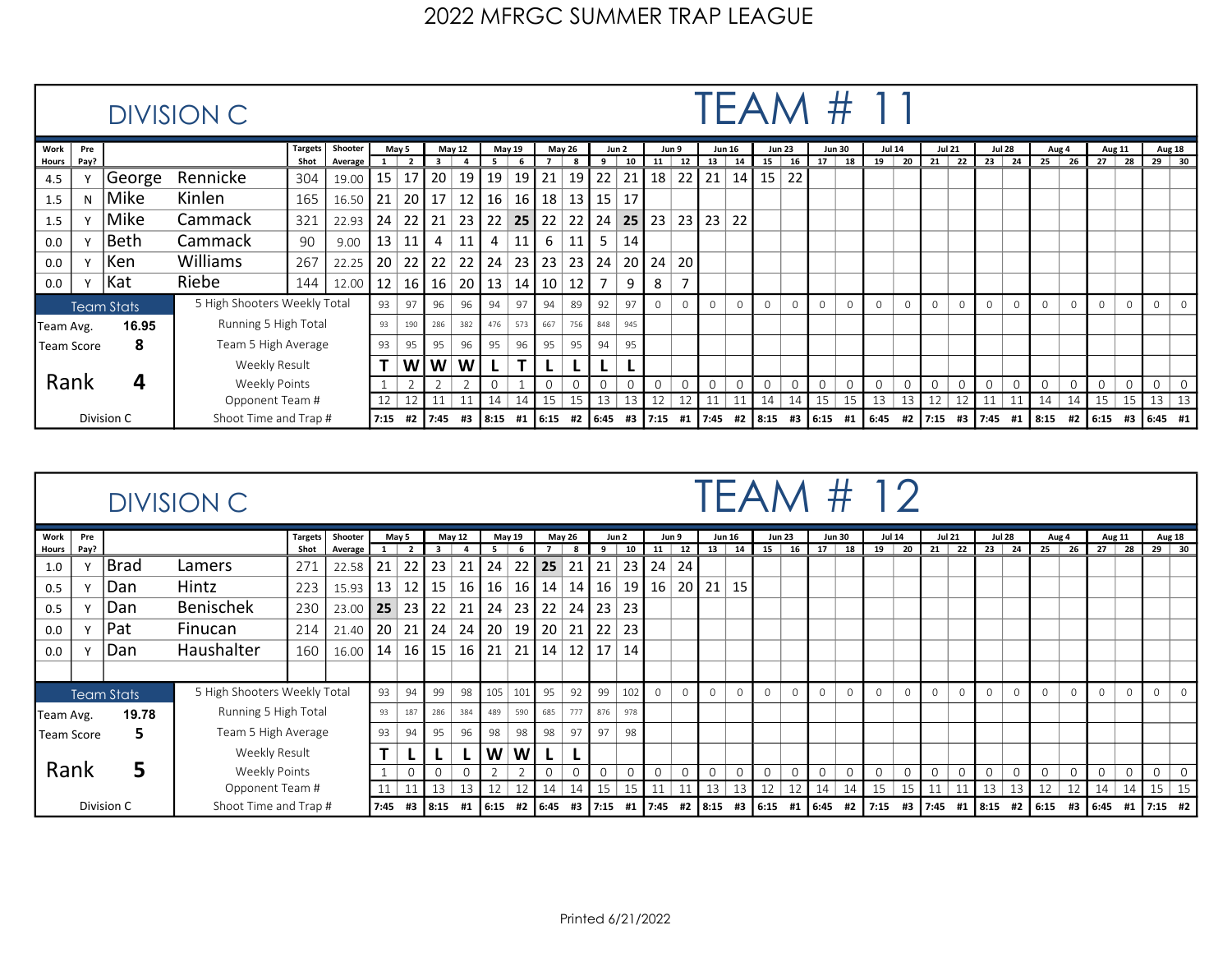|                  |              |                   | <b>DIVISION C</b>            |                      |         |      |                 |                 |        |           |                 |                |                 |              |      |                 |                 |                |               |               |             | TEAM # 13                                                          |          |               |                 |               |          |                                                 |               |          |             |                |               |              |               |
|------------------|--------------|-------------------|------------------------------|----------------------|---------|------|-----------------|-----------------|--------|-----------|-----------------|----------------|-----------------|--------------|------|-----------------|-----------------|----------------|---------------|---------------|-------------|--------------------------------------------------------------------|----------|---------------|-----------------|---------------|----------|-------------------------------------------------|---------------|----------|-------------|----------------|---------------|--------------|---------------|
| <b>Work</b>      | Pre          |                   |                              | <b>Targets</b>       | Shooter |      | May 5           |                 | May 12 |           | <b>May 19</b>   | May 26         |                 | Jun 2        |      | Jun 9           |                 |                | <b>Jun 16</b> | <b>Jun 23</b> |             | <b>Jun 30</b>                                                      |          | <b>Jul 14</b> |                 | <b>Jul 21</b> |          |                                                 | <b>Jul 28</b> |          | Aug 4       |                | <b>Aug 11</b> |              | <b>Aug 18</b> |
| Hours Pay?       |              |                   |                              | Shot                 | Average |      |                 |                 |        |           |                 |                |                 | 9            | 10   | 11              | 12 <sup>1</sup> | 13             | 14            | 15            | 16          | 17                                                                 | 18       | 19            | 20 <sub>1</sub> | 21            | 22       | 23                                              | 24            | 25       | 26          | $\frac{1}{27}$ | 28            | $29 \mid 30$ |               |
| 2.0              |              | Joe               | Herbst                       | 276                  | 19.71   | 20   | 20 <sub>1</sub> | 22              | 19     | 24        | 21              | 14             | 19              | 22           | 21   | 19              | 20 I            | 16             | 19            |               |             |                                                                    |          |               |                 |               |          |                                                 |               |          |             |                |               |              |               |
| 0.0              | N            | John              | Frey                         | 285                  | 20.36   | 20   | 20 <sub>1</sub> | 21              | 23     | 22        | 19              | 22             | 20              | 21           | 22   | 18              | <b>18</b>       | 20             | 19            |               |             |                                                                    |          |               |                 |               |          |                                                 |               |          |             |                |               |              |               |
| 1.0              | v            | Loren             | Pfeil                        | 289                  | 20.64   | 22   | <b>20</b> l     | 22              | 22     | 22        | 18 I            | 21             | 23              | 23           | 16   | 20              | - 20 I          | 18             | 22            |               |             |                                                                    |          |               |                 |               |          |                                                 |               |          |             |                |               |              |               |
| 0.0              | Y            | Walt              | Wilms                        | 190                  | 13.57   | 9    | 13 <sup>1</sup> | 15 <sup>1</sup> | 16     | $16 \mid$ | 17 <sup>1</sup> | 13             | 17 <sup>1</sup> | 15           | 13   | 10 <sub>1</sub> | 16 <sup>1</sup> | 9              | 11            |               |             |                                                                    |          |               |                 |               |          |                                                 |               |          |             |                |               |              |               |
| 0.0              | $\checkmark$ | Kurt              | Seonbuchner                  | 253                  | 21.08   | 18   | 19 <sup>1</sup> | 22              | 22     | 21        | 21              | 23             | 20 <sup>1</sup> | 23           | 23   | 19              | 22              |                |               |               |             |                                                                    |          |               |                 |               |          |                                                 |               |          |             |                |               |              |               |
| 0.0              | Y            | Ed                | Keckeisen                    | 288                  | 20.57   | 20   | 19 I            | 22              | 19     | 22        | 23              |                |                 | 22   24   23 | 19 I | 18              |                 | 18   18        | 21            |               |             |                                                                    |          |               |                 |               |          |                                                 |               |          |             |                |               |              |               |
|                  |              | <b>Team Stats</b> | 5 High Shooters Weekly Total | 100                  | 98      | 109  | 105             | 111             | 102    | 102       |                 | $106$ 112      | 101             | 94           | 98   | $\Omega$        | $\Omega$        | $\Omega$       | $\Omega$      | $\Omega$      | $\Omega$    | $\Omega$                                                           | $\Omega$ | $\Omega$      | $\Omega$        | $\Omega$      | $\Omega$ | $\Omega$                                        | $\Omega$      | $\Omega$ | $\Omega$    | $\Omega$       | $\Omega$      |              |               |
| Team Avg.        |              | 19.32             |                              | Running 5 High Total |         |      |                 | 307             | 412    | 523       | 625             | 727            | 833             | 945          | 1046 | 1140            | 1238            |                |               |               |             |                                                                    |          |               |                 |               |          |                                                 |               |          |             |                |               |              |               |
| 16<br>Team Score |              |                   | Team 5 High Average          |                      |         | 100  | 99              | 102             | 103    | 105       |                 | $104$ 104      |                 | $104$ 105    |      | $105$ 104   103 |                 |                |               |               |             |                                                                    |          |               |                 |               |          |                                                 |               |          |             |                |               |              |               |
|                  |              |                   | Weekly Result                |                      |         | W    |                 | $\mathsf{W}$    | W      |           |                 | W <sub>1</sub> | W               | W            |      | W   W           |                 |                |               |               |             |                                                                    |          |               |                 |               |          |                                                 |               |          |             |                |               |              |               |
| Rank<br>2        |              |                   |                              | Weekly Points        |         |      |                 |                 |        |           |                 |                |                 |              |      |                 |                 | $\overline{0}$ | 0             | 0             | $\mathbf 0$ | $\mathbf 0$                                                        |          | $\mathbf{0}$  | 0               | 0             | 0        | $\mathbf 0$                                     | 0             |          | $\mathbf 0$ | $\mathbf{O}$   | $\mathbf{0}$  | $\mathbf 0$  |               |
|                  |              |                   | Opponent Team #              |                      |         | 14   | 14              | 12              | 12     | 15        | 15              | 13             | 13              |              |      | 14              | 14              | 12             | 12            | 15            | 15          | 13                                                                 | 13       | 11            |                 | 14            | 14       | 12                                              |               | 15       | 15          | 13             | 13            | 11           |               |
|                  |              | Division C        | Shoot Time and Trap #        |                      |         | 8:15 |                 |                 |        |           |                 |                |                 |              |      |                 |                 |                |               |               |             | #2 6:15 #3 6:45 #1 7:15 #2 7:45 #3 8:15 #1 6:15 #2 6:45 #3 7:15 #1 |          |               |                 |               |          | 7:45 #2   8:15 #3   6:15 #1   6:45 #2   7:15 #3 |               |          |             |                |               | $7:45$ #1    |               |

|                  |            |                     | <b>DIVISION C</b>     |                              |         |             |         |         |                 |        |                 |                 |               |        |                 |           |      |                |                |               |                |             |                | TEAM # 14     |                 |                   |                |                |                 |         |          |               |          |               |                |
|------------------|------------|---------------------|-----------------------|------------------------------|---------|-------------|---------|---------|-----------------|--------|-----------------|-----------------|---------------|--------|-----------------|-----------|------|----------------|----------------|---------------|----------------|-------------|----------------|---------------|-----------------|-------------------|----------------|----------------|-----------------|---------|----------|---------------|----------|---------------|----------------|
| Work             | Pre        |                     |                       | <b>Targets</b>               | Shooter |             | May 5   | May 12  |                 |        | May 19          |                 | <b>May 26</b> | Jun 2  |                 | Jun 9     |      |                | <b>Jun 16</b>  | <b>Jun 23</b> |                |             | <b>Jun 30</b>  | <b>Jul 14</b> |                 | <b>Jul 21</b>     |                | <b>Jul 28</b>  |                 | Aug 4   |          | <b>Aug 11</b> |          | <b>Aug 18</b> |                |
| <b>Hours</b>     | Pay?       |                     |                       | Shot                         | Average |             |         | -3      |                 | - 5    |                 |                 |               |        | 10              | 11        | 12   | 13             | 14             | 15            | 16             | 17          | 18             | 19            | 20 <sub>1</sub> | 21                | 22             | 23             | 24              | 25      | 26       | 27            | 28       | $29 \mid 30$  |                |
| 4.0              |            | <b>Harry</b>        | Somers                | 403                          | 22.39   | 22          | 21      | 22      | 22              | 20     | 18              | 22              | 22            | 22     | 22              | 22        | 22   | 24             | 25             | 25            | 25             | 23          | 24             |               |                 |                   |                |                |                 |         |          |               |          |               |                |
| 0.0              | N          | Greg                | Sieber                | 229                          | 19.08   | 16          | 20 I    | 20      | <b>18</b>       | 20     | 21              | 20              | 23            | 20     | 20 <sub>l</sub> | 17        | 14   |                |                |               |                |             |                |               |                 |                   |                |                |                 |         |          |               |          |               |                |
| 1.0              |            | Tom                 | Thelen                | 289                          | 20.64   | 20          | 17   24 |         | 23              | 23     | 23 I            | 17 <sup>1</sup> | 19            | 19     | 22              | 22        | 21 I | 18             | 21             |               |                |             |                |               |                 |                   |                |                |                 |         |          |               |          |               |                |
| 1.0              | N          | Bob                 | <b>Beaster</b>        | 240                          | 17.14   | l 15        |         | 22   13 | 16 I            | 16     | 16 <sup>1</sup> | 17 <sup>1</sup> | 10 l          | 16     | 21              | $16 \mid$ | 21 I | 21             | 20             |               |                |             |                |               |                 |                   |                |                |                 |         |          |               |          |               |                |
| 0.0              |            | Bill                | Kioski                | 238                          | 19.83   | 20          | 23   21 |         | 19 <sup>1</sup> | 22     |                 | $19$   21       | 20 l          | 17     | 20 l            | 15        | 21   |                |                |               |                |             |                |               |                 |                   |                |                |                 |         |          |               |          |               |                |
|                  |            |                     |                       |                              |         |             |         |         |                 |        |                 |                 |               |        |                 |           |      |                |                |               |                |             |                |               |                 |                   |                |                |                 |         |          |               |          |               |                |
|                  |            | <b>Team Stats</b>   |                       | 5 High Shooters Weekly Total |         |             |         |         | $103$ 100<br>98 | 101    | 97              | 97              | 94            | 94     | 105             | 92        | 99   | $\circ$        | $\overline{0}$ | $\circ$       | $\overline{0}$ | $\circ$     | $\overline{0}$ | $\circ$       | $\circ$         | $\overline{0}$    | $\overline{0}$ | $\overline{0}$ | $\circ$         | $\circ$ | $\circ$  | $\circ$       | $\Omega$ | $\circ$       | $\overline{0}$ |
| Team Avg.        |            | 19.82               |                       | Running 5 High Total         |         |             | 196     | 296     | 394             | 495    | 592             | 689             | 783           | 877    | 982             | 1074 1173 |      |                |                |               |                |             |                |               |                 |                   |                |                |                 |         |          |               |          |               |                |
| 17<br>Team Score |            | Team 5 High Average |                       |                              | 93      | 98          | 99      | 99      | 99              | 99     | 98              | 98              | 97            | 98     | 98              | 98        |      |                |                |               |                |             |                |               |                 |                   |                |                |                 |         |          |               |          |               |                |
|                  |            | Weekly Result       |                       |                              |         | W           | W       |         | W               |        | W               | W l             | W             | W      | L.              | W         |      |                |                |               |                |             |                |               |                 |                   |                |                |                 |         |          |               |          |               |                |
| Rank             |            | 1                   | Weekly Points         |                              |         | $\mathbf 0$ |         |         |                 |        |                 |                 |               |        |                 |           |      | $\mathbf 0$    | $\mathbf{0}$   | $\Omega$      |                | $\mathbf 0$ | $\mathbf 0$    | 0             |                 |                   |                | $\mathbf 0$    |                 |         | $\Omega$ | $\Omega$      |          | 0             | $\Omega$       |
|                  |            |                     | Opponent Team #       |                              |         | 13          | 13      | 15      | 15              |        | 11              | 12              | 12            | 14     | 14              | 13        | 13   | 15             | 15             | 11            |                | 12          |                | 14            | 14              | 13                | 13             | 15             | 15 <sup>1</sup> |         | 11       | 12            |          | $14 \mid 14$  |                |
|                  | Division C |                     | Shoot Time and Trap # |                              |         | 8:15        |         | #3 6:15 | #1              | l 6:45 |                 | #2 17:15        | #3            | l 7:45 | #1              |           |      | $8:15$ #2 6:15 |                | #3 6:45 #1    |                | $7:15$ #2   |                |               |                 | $7:45$ #3 8:15 #1 |                | $6:15$ #2 6:45 |                 |         | #3       | $17:15$ #1    |          | $7:45$ #2     |                |